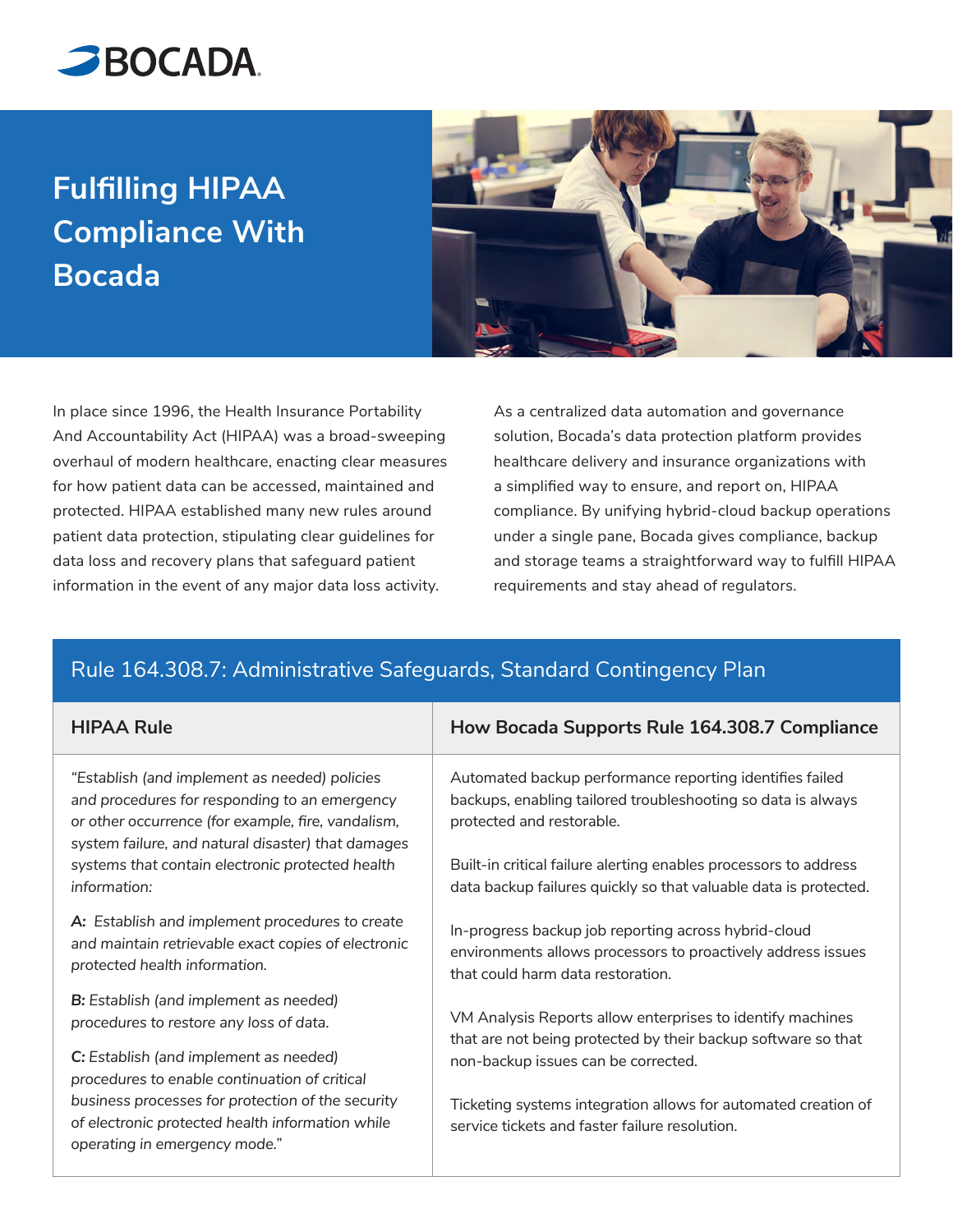

## Rule 164.308.8: Administrative Safeguards, Standard Evaluation

| <b>HIPAA Rule</b>                                                                                                                                                                                                                                                                                                                                                                                                                                    | How Bocada Supports Rule 164.308.8 Compliance                                                                                                                                                                     |
|------------------------------------------------------------------------------------------------------------------------------------------------------------------------------------------------------------------------------------------------------------------------------------------------------------------------------------------------------------------------------------------------------------------------------------------------------|-------------------------------------------------------------------------------------------------------------------------------------------------------------------------------------------------------------------|
| "Perform a periodic technical and nontechnical<br>evaluation, based initially upon the standards<br>implemented under this rule and, subsequently, in<br>response to environmental or operational changes<br>affecting the security of electronic protected health<br>information, that establishes the extent to which<br>a covered entity's or business associate's security<br>policies and procedures meet the requirements of<br>this subpart." | Automated compliance report creation, scheduling and<br>distribution offers a recurring governance process for reviewing<br>backup fidelity and sharing compliance status with internal and<br>external auditors. |

## Rule 164.312.b: Technical Safeguards, Standard Audit Controls

| <b>HIPAA Rule</b>                                                                                                                                                                          | How Bocada Supports Rule 164.312.b Compliance                                                                                                                     |
|--------------------------------------------------------------------------------------------------------------------------------------------------------------------------------------------|-------------------------------------------------------------------------------------------------------------------------------------------------------------------|
| "Implement hardware, software, and/or procedural<br>mechanisms that record and examine activity in<br>information systems that contain or use electronic<br>protected health information." | Bocada stores historical backup activity, maintaining a record<br>of where and when data was stored as well as the storage<br>medium (e.g. tape, disk, or cloud). |
|                                                                                                                                                                                            | Historical annotations make it easy to track procedures taken to<br>fix backup failures and protect health data.                                                  |
|                                                                                                                                                                                            | By pulling and normalizing data from over twenty backup<br>products, Bocada simplifies the process of overseeing diverse<br>systems storing patient information.  |